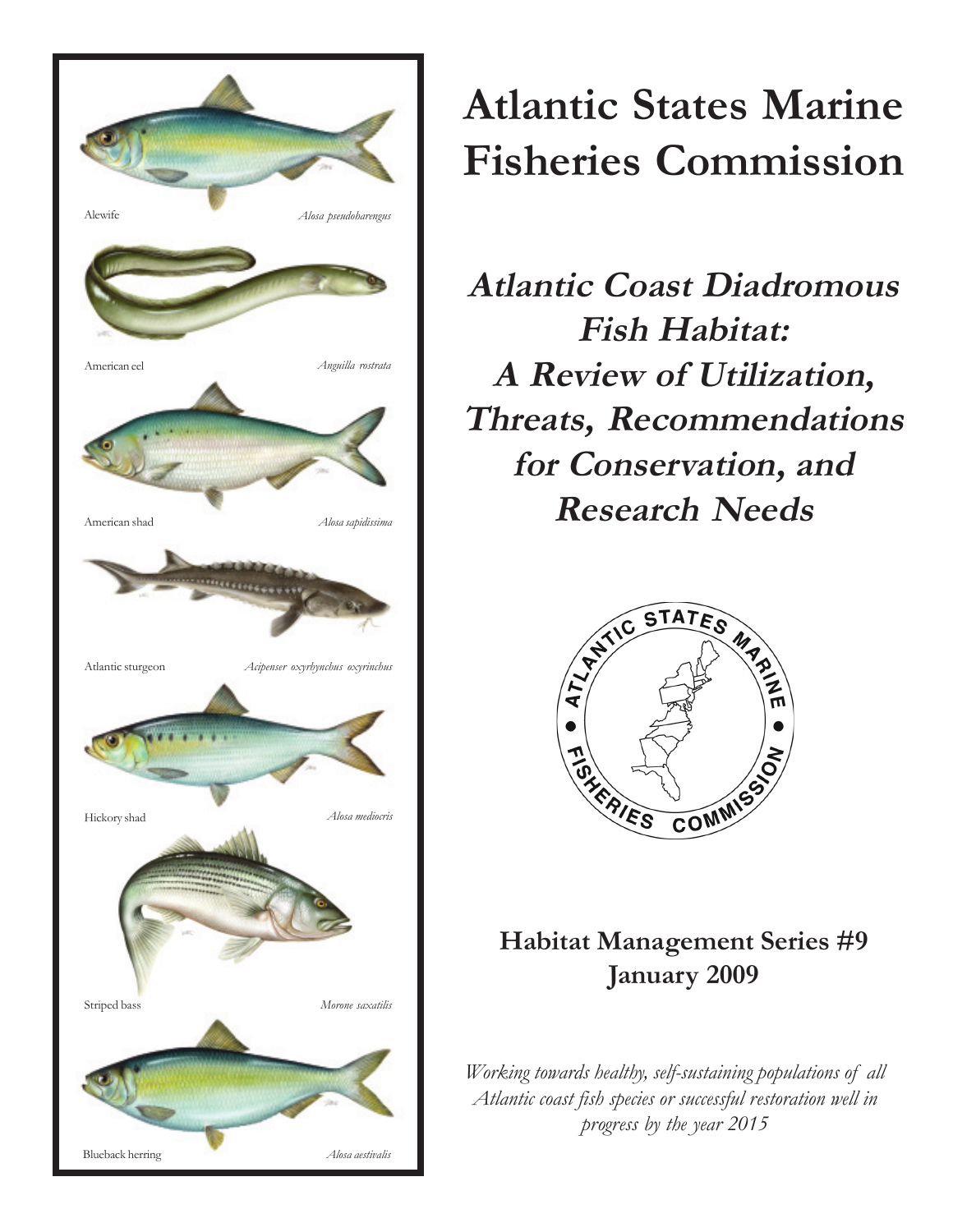## **ASMFC Habitat Management Series #9**

## **Atlantic Coast Diadromous Fish Habitat: A Review of Utilization, Threats, Recommendations for Conservation, and Research Needs**

**Prepared by:** 

**Karen E. Greene** 

*National Oceanic and Atmospheric Administration Fisheries Service Sustainable Fisheries Division Silver Spring, Maryland*  karen.e.greene@noaa.gov

**Jennifer L. Zimmerman** 

*West Virginia University Morgantown, West Virginia*  jenzimm@gmail.com

**R. Wilson Laney** 

*United States Fish and Wildlife Service South Atlantic Fisheries Office Raleigh, North Carolina*  wilson\_laney@fws.gov

and

**Jessie C. Thomas-Blate** 

*Atlantic States Marine Fisheries Commission Washington, District of Columbia*  JThomas@asmfc.org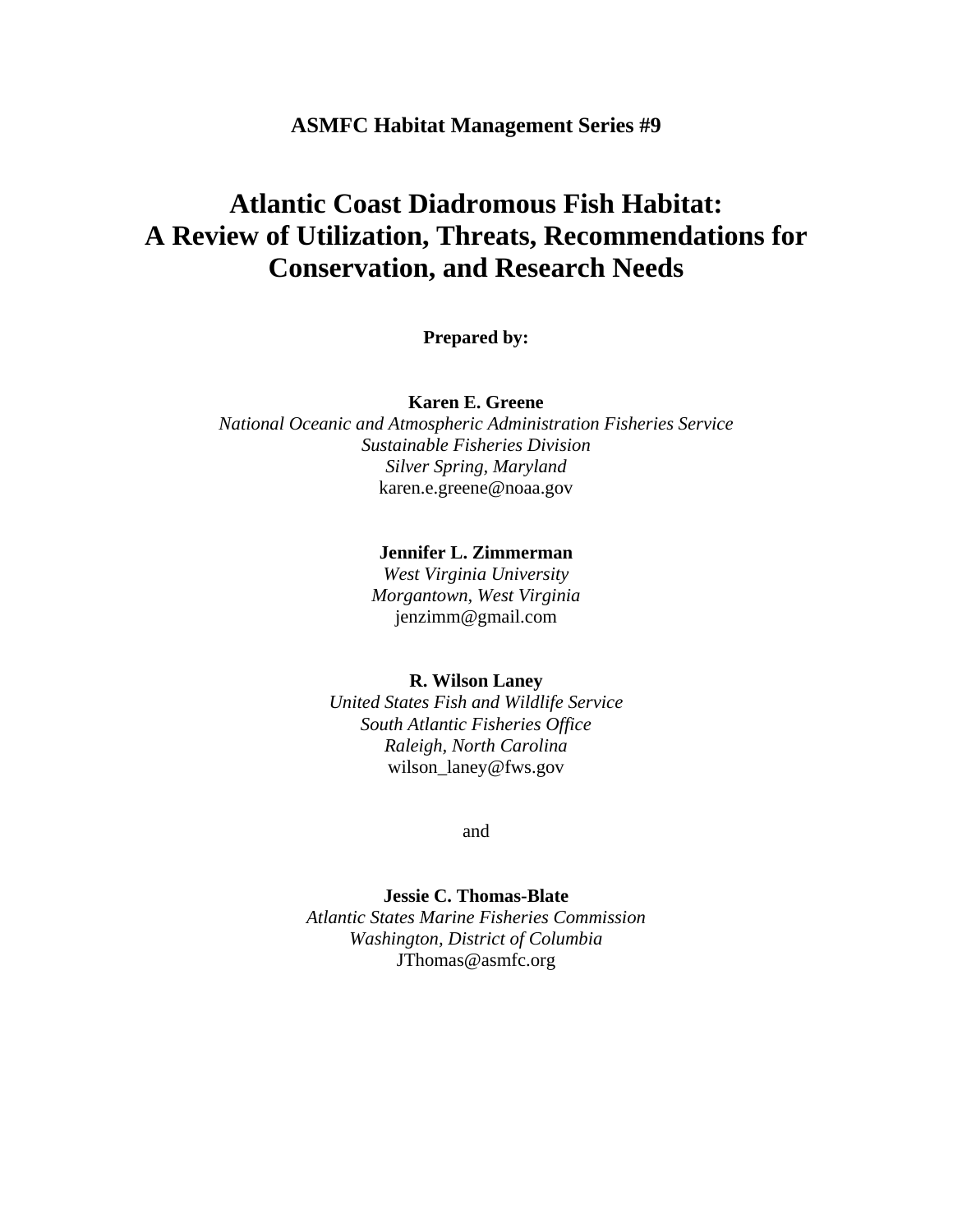Atlantic Coast Diadromous Fish Habitat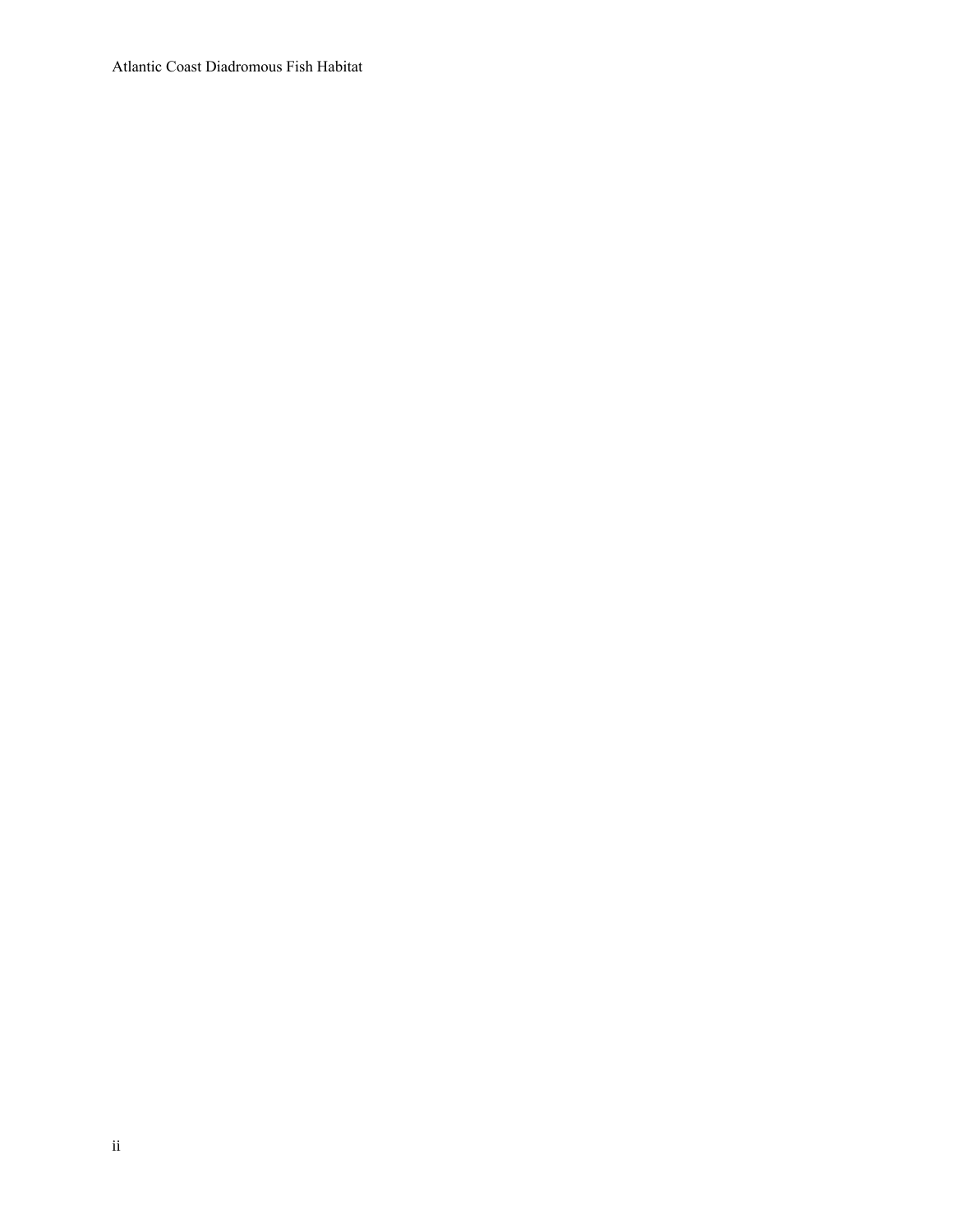#### **ACKNOWLEDGEMENTS**

We thank the many people that provided feedback and information for this document. Many ASMFC Habitat Committee members and Habitat Coordinators, both past and present, provided valuable input throughout the various iterations of this document over the past nine years, and for that we are very grateful. Without assistance from state and federal habitat coordinators, and academia, much of the information contained in this document would not have been published. They generously offered numerous articles and unpublished resources in addition to personal insight, which were invaluable contributions to this document. We are indebted to their expertise, suggested resources, and review of these chapters.

Karen Greene would like to acknowledge Russ Allen, Philips Brady, Michael Brown, Dennis Erkan, Steve Gephard, Don Harrison, Kathryn A. Hattala, Mike Hendricks, Richard McBride, Billy McCord, James Mowrer, Bob Sadzinski, Jesse Sayles, Craig Shirey, Alan Weaver, and Sara Winslow. She would also like to thank Richard St. Pierre and John Olney for taking the time to personally talk to her about anadromous fish habitat. Without the help of all of these dedicated individuals, this document would not include the extensive information on shad and river herring that these people provided.

Jen Zimmerman would like to thank the following people for their help with the Atlantic sturgeon chapter: Prescott Brownell, Mark Collins, Joel Fleming, Dewayne Fox, Joe Hightower, Andy Kahnle, James Kirk, Steve Leach, Alan Libby, John McCord, Ron Michaels, Jerre Mohler, Greg Murphy, Doug Peterson, Fritz Rhode, Dave Secor, and Craig Shirey. For the American eel chapter, she would like to extend her gratitude to: Paul Angermeier, Dieter Bush, John Casselman, Patrick Geer, James McCleave, Kevin McGrath, and Michael Potthoff. Also, thank you to the members of ASMFC Atlantic sturgeon and American eel technical committees for all of their assistance. In addition, she would like to offer a special thank you to Thomas Bigford, Karen Greene, Wilson Laney, and Carrie Selberg for all of their guidance and contributions to the American eel and Atlantic sturgeon chapters. Finally, she would like to thank Jessie Thomas-Blate for seeing this document to the finish line.

Wilson Laney would like to thank Ken Able, Prescott Brownell, Jeff Buckel, Lew Flagg, Joe Hightower, Fritz Rohde, Roger Rulifson, Mark Westendorf, and Sara Winslow for their help with the striped bass chapter.

For their assistance with providing, reviewing, and/or updating information in this document (in some cases multiple times), Jessie Thomas-Blate would like to thank Paul Angermeier, Colin Apse, Prescott Brownell, Dieter Busch, Mark Collins, Kim Damon-Randall, Pat Geer, Alex Haro, Julie Harris, Mike Hendricks, Joe Hightower, Andy Kahnle, James Kirk, Sandra Lary, Steve Leach, Alan Libby, James McCleave, Stephen McCormick, Sean McDermott, Kevin McGrath, Ron Michaels, Jerre Mohler, Greg Murphy, Julie Nygard, Wes Patrick, Doug Peterson, Michael Potthoff, Bob Sadzinski, Dave Secor, Carrie